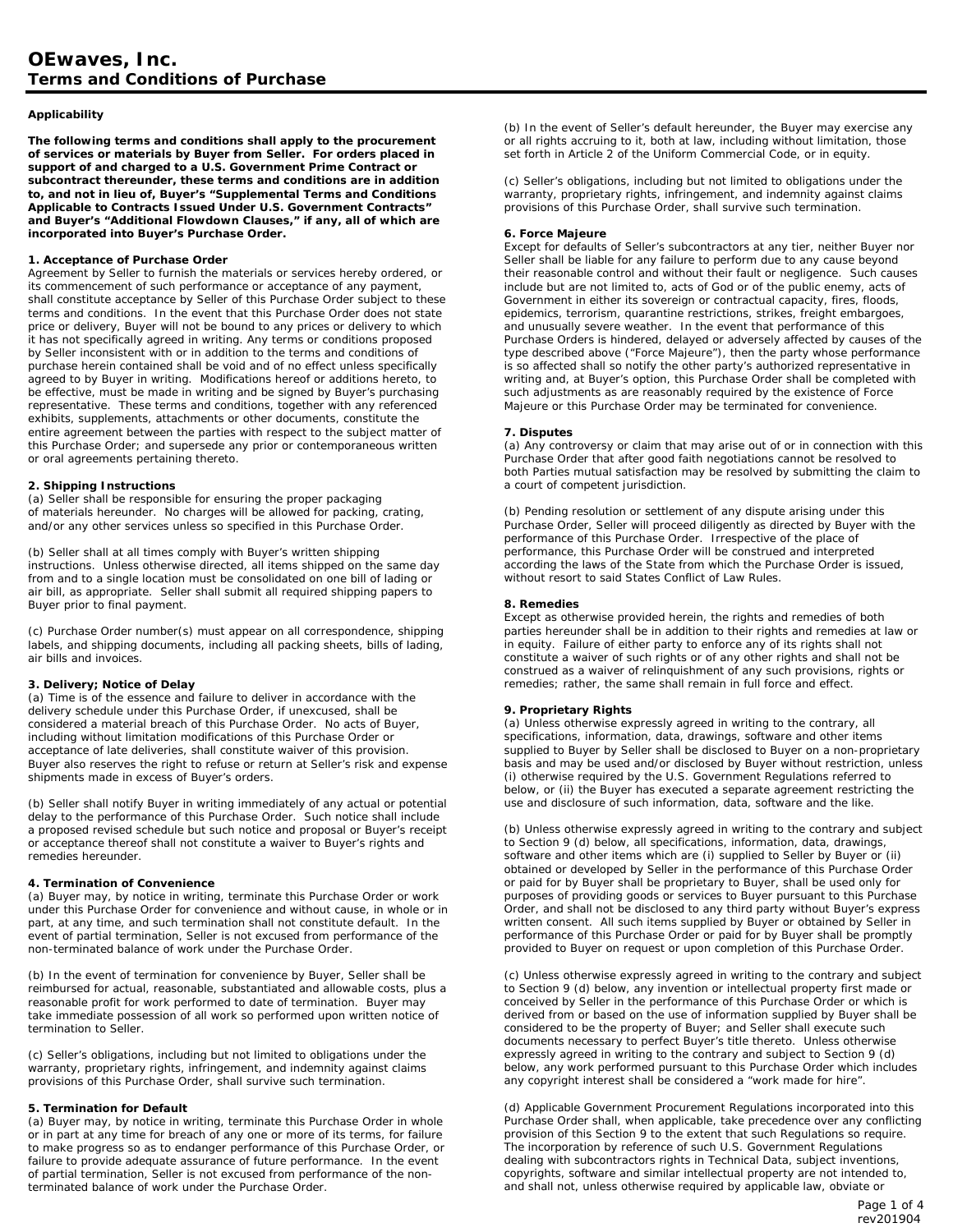modify any greater rights which Seller may have previously granted to Buyer pursuant to prior agreements between the parties.

# **10. Buyer's Property**

(a) All drawings, tools, jugs, dies, fixtures, materials, and other items supplied or paid for by Buyer shall be and remain the property of Buyer; and Seller shall return to Buyer all such items at the completion of this Purchase Order.

(b) All such items shall be used only in the performance of work under this Purchase Order unless Buyer consents otherwise in writing.

(c) Material made in accordance with Buyer's specifications and drawings shall not be furnished or quoted by Seller to any other person or concern without Buyer's prior written consent.

(d) Seller shall have the obligation to maintain any and all property furnished by Buyer to Seller and shall be responsible for all loss or damage to said property except for normal wear and tear.

## **11. Release of Information**

Seller shall not publish, distribute, or use any information developed under or about the existence of this Purchase Order, or use the OEwaves Company name, logo, trademark, service mark, or trade dress for the purpose of advertising, making a news release, creating a business reference, created a website content or for products or service endorsement without prior written approval of Buyer.

# **12. Order of Precedence**

(a) In the event of any inconsistency or conflict between or among the provisions of this Purchase Order, such inconsistency or conflict shall, subject to Section 9 (d) above, be resolved by the following descending order of preference: 1. Order-specific provisions which are typed or handwritten on the Purchase Order as additions to the pre-printed terms; 2. Documents incorporated by reference on the face page(s) of this Purchase Order; 3. These General Terms and Conditions of Purchase, Supplements thereto, and Additional Flowdown Clauses, if any; 4. Statement of Work; and 5. Specifications attached hereto or incorporated by reference. Buyer's specifications shall prevail over those of the United States Government, and both of the foregoing shall prevail over specifications of Seller.

(b) In the event of conflict between specifications, drawings, samples, designated type, part number, or catalog description, the specifications shall govern over drawings, drawings over samples, whether or not approved by Buyer, and samples over designated type, part number, or catalog description. In cases of ambiguity in the specifications, drawings, or other requirements of this Purchase Order, Seller must, before proceeding, consult Buyer, whose written interpretation shall be final.

# **13. Warranty**

(a) Seller warrants the materials delivered pursuant to this Purchase Order shall be new, free from defects in workmanship, materials, and design; and to be in accordance with performance of work and services pursuant to the requirements of this Purchase Order shall confirm to high professional standards. These warranties shall survive final acceptance and payment.

(b) This warranty entitlement shall inure to the benefit of both Buyer and Buyer's costumers. As used in this Purchase Order, Buyer's customer(s) shall include its direct and indirect customers such as direct sale end-users, higher tier subcontractors, prime contractors and the ultimate user under relevant prime contract(s).

(c) Seller shall be liable for and hold Buyer harmless from any loss, damage, or expense whatsoever that Buyer may suffer from breach of any of these warranties. Remedies shall be at Buyer's election, including repair, replacement or reimbursement of the purchase price of nonconforming materials and, in the case of services either correction of the defective services at no cost or reimbursement of the amounts paid for such services.

## **14. Inspection**

(a) All material and workmanship shall be subject to inspection and test at reasonable times and places by Buyer or Buyer's customer before, during and after performance and delivery. The Buyer may require Seller to repair, replace or reimburse the purchase price of rejected material or Buyer may accept any materials and upon discovery of nonconformance, may reject or keep and have reworked any such materials not so conforming. Cost of repair, rework, replacement, inspection, transportation, repackaging, and/or re-inspection by Buyer shall be at Seller's expense.

(b) If inspection and test are made on the premises of Seller or Seller's lower tier subcontracts, Seller shall furnish without additional charge all reasonable facilities, information and assistance necessary for the safe and convenient inspection and tests required by the inspectors in the performance of their duty. The foregoing provisions of this Article are supplementary to and not in lieu of the provisions of Section 14 (a) above.

(c) Buyer's failure to inspect does not relieve Seller of any responsibility to perform according to the terms of this Purchase Order.

# **15. Changes**

(a) Buyer shall have the right by written order to suspend work or to make changes from time to time in the services to be rendered or the materials to be furnished by Seller hereunder or the delivery date. If such suspension or changes cause an increase or decrease in the cost of performance of this Purchase Order or in the time required for its performance, and equitable adjustment shall be negotiated promptly and the Purchase Order shall be modified in writing accordingly. Any claim by Seller for adjustment under this Section 15 (a) must be asserted in writing within twenty (20) days from the date of receipt by Seller of notification of the change or suspension and shall be followed as soon as practicable with specification of the amount claimed and supporting cost figures. However, nothing herein shall excuse the Seller from proceeding with this Purchase Order as changed pending resolution of the claim.

(b) Information, advice, approvals or instructions given by Buyer's technical personnel or other representatives shall not affect Buyer's and Seller's rights and obligations hereunder unless set forth in a writing which is signed by Buyer's purchasing representative and which states it constitutes an amendment of change to this Purchase Order.

# **16. Infringement**

Seller warrants that all work, materials, services, equipment, parts and other items provided by Seller pursuant to this Purchase Order, which are not of Buyer's design, shall be free from claims of infringement (including misappropriation) of third party intellectual property rights and that any use or sale of such items by Buyer or any of Buyer's customers shall be free from any claims of infringement. Seller shall indemnify and hold Buyer, and its customers harmless from any and all expenses, liability, and loss of any kind (including all costs and expenses including attorney's fees) arising out of claims, suits, or actions alleging such infringement, which claims, suits, or actions Seller, hereby, agrees to defend, at Seller's expense, if requested to do so by Buyer. Seller may replace or modify infringing items with comparable goods acceptable to Buyer of substantially the same form, fit, and function so as to remove the source of infringement, and Seller's obligations under this Purchase Order including those contained in Section 13 and in this Section 16 shall apply to the replacement and modified items. If the use or sale of any of the above items is enjoined as a result of such claim, suit or action, Seller, at no expense to Buyer, shall obtain for Buyer and its customers the right to use and sell the said item.

## **17. Taxes**

Unless this Purchase Order specifies otherwise, the price of this Purchase Order includes, and seller is liable for and shall pay, all taxes, impositions, charges and exactions imposed on or measured by this Purchase Order except for applicable sales and use taxes that are separately stated on Seller's invoice. Prices shall not include any taxes, imposition, charges or exactions for which Buyer has furnished a valid exemption certificate or other evidence of exemption. To the extent that Buyer is required to do so under applicable Unites States law or tax regulations, Buyer may deduct from any payments due to Seller pursuant to this Purchase Order such taxes as Buyer is required to withhold from such payments and pay such taxes to the relevant tax authorities; provided, however, that upon request Buyer will provide Seller with relevant tax receipts or other suitable documentation evidencing the payment of such taxes promptly after such taxes are paid.

## **18. Assignments**

(a) Seller may not assign any rights or delegate any of its obligations due or to become due under this Purchase Order without the prior written consent of Buyer. Any purported assignment or delegation by Seller without such consent shall be void. Buyer may assign this Purchase Order to (i) any successor in interest, or (ii) Buyer's customer. Buyer shall have the right at any time to set off any amount owing from Seller to Buyer or Buyer's subsidiaries and/or affiliates against any amount due and owing to Seller or any of its subsidiaries and/ or affiliates pursuant to this Purchase Order or any other contractual agreement between Buyer and Seller or their respective subsidiaries and/or affiliates.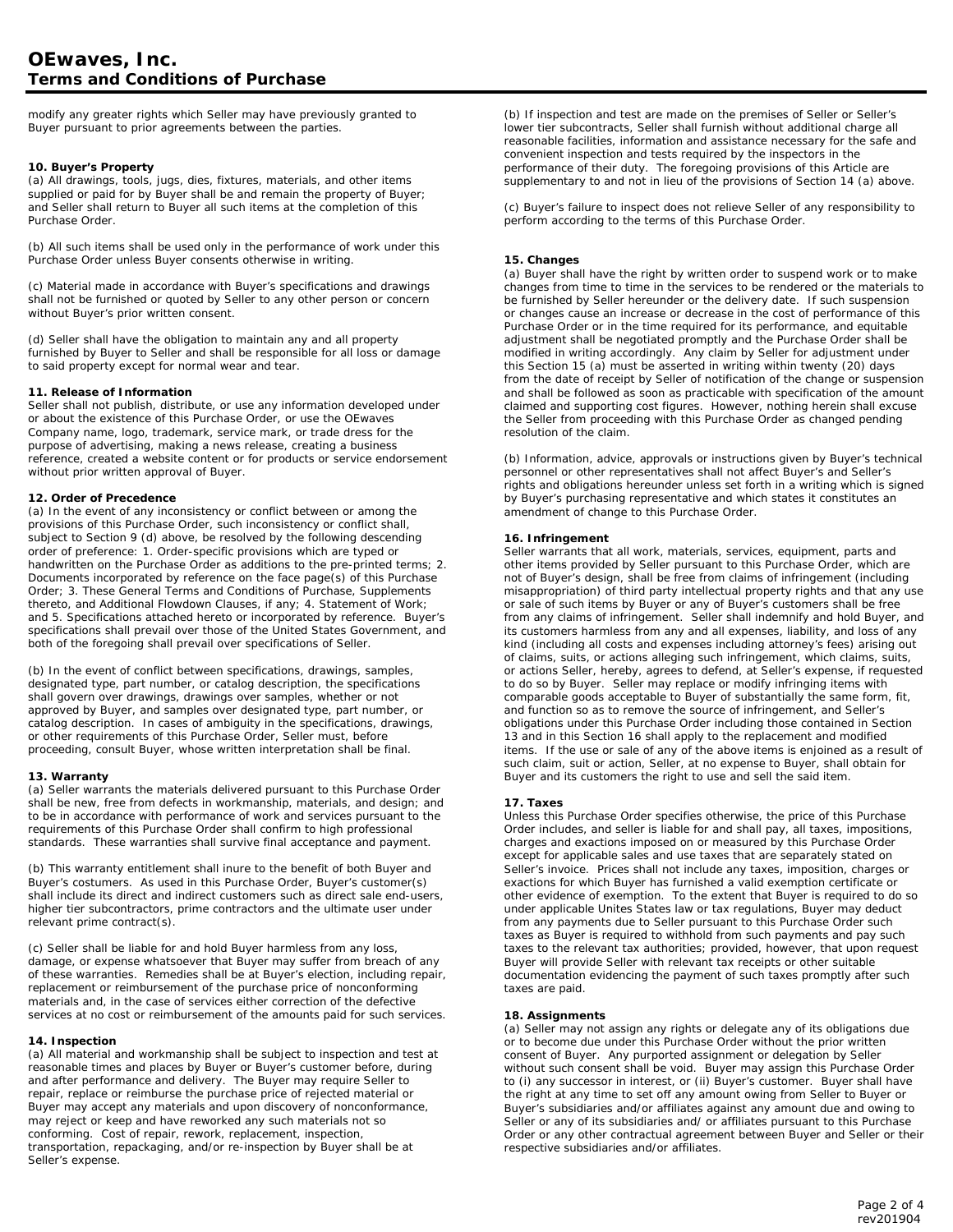(b) Seller shall promptly notify the Buyer in writing in advance of any organizational changes planned by Seller, including name or ownership changes, mergers or acquisitions.

#### **19. Compliance with Law**

(a) Seller warrants that the materials to be furnished and the services to be rendered under this Purchase Order shall be manufactured, sold, used and rendered in compliance with all relevant federal, state, local law, orders, rules, ordinances, and regulations and in compliance with applicable international prohibitions on child labor. Seller certifies that with respect to the production of the articles and/or the performance of the services covered by this Purchase Order, it has fully complied with Sections 6, 7, 12, and 15 of the Fair Labor Standards Act of 1938, as amended, and of regulations and orders of the United Stated Department of Labor under Section 14 thereof, if applicable.

(b) Seller warrants that all equipment and materials delivered under this Purchase Order are in conformance with the latest OSHA requirements.

(c) The Seller warrants that in the performance of this Purchase Order, it will comply with all applicable U. S. Department of Transportation regulations on hazardous materials and any other pertinent federal, state, or local statues, laws, rules, or regulations; and Seller further agrees to hold Buyer harmless from any loss, damage, fine, penalty, or expense whatsoever that Buyer may suffer as a result of Seller's failure to comply with this warranty. The foregoing is in addition to and not in mitigation of any other requirements of this Purchase Order.

(d) For orders placed in support of and charged to a U.S. Government Prime Contract or subcontract thereunder procuring an item meeting the Federal Acquisition Regulation (FAR) definition of a commercial item, the following clauses set forth in the FAR or the Defense Federal Acquisition Regulation Supplement (DFARS) in effect as of the date of said prime contract are incorporated herein by reference. In all clauses listed herein the terms "Government" and "Contractor" shall be revised to identify properly the contracting parties under this Purchase Order. The Seller shall include the terms of this Article, including this Section 19 (d) in all purchase orders or subcontracts awarded under this Purchase Order.

- 1. Utilization of Small Business Concerns
- [52.219-8]
- 2. Equal Opportunity
- [52.222-26]
- 3. Equal Opportunity for Special Disabled Veterans, Veterans of the Vietnam Era, and Other Eligible Veterans
- [52.222-35] 4. Affirmative Action for Workers with Disabilities
- [52.222-36]
- 5. Notification of Employee Rights Concerning Payment of Union Dues [52.222-39]
- 6. Service Contract Act of 1965 (when applicable)
- [52.222-41]
- 7. Combating Trafficking in Persons [52.222-50]
- 8. Subcontracts for Commercial Items
- [52.244-6]
- 9. Preference for Privately Owned U.S Flag Commercial Vessels [52.247-64]
- 10. Preference for Domestic Specialty Metals Alternate 1 (DoD Contracts)
	- [252.225-7014]
- 11. Subcontracts for Commercial Items and Commercial Components (DoD Contracts) [252.244-7000]
- 12. Notification of Potential Safety Issues (DoD Contracts) [2552.246-7003]
- 13. Transportation of Supplies by Sea (DoD Contracts)
- [252.247-7023]
- 14. Notification of Transportation of Supplies by Sea (DoD Contracts) [252.247-7024]

# **20. Responsibility and Insurance**

Seller shall be responsible for the actions and failure to act of all parties retained by, through, or under Seller in connection with the performance of this Purchase Order. Seller shall also maintain and cause its subcontracts to maintain such General Liability, Property Damage, Employer's Liability, Workers' Compensation Insurance, Professional Errors and Omissions Insurance, and Motor Vehicle Liability (Personal Injury and Property Damage) Insurances as are specified in this Purchase Order or, if none are specified, such amount as will protect Seller (and its subcontracts) and Buyer from said risks and from any claims under any applicable Workers' Compensation, Occupation Disease, and Occupation Safety and Health statutes. Seller shall provide Buyer with certificates evidencing required insurance upon Buyer's request.

## **21. Indemnity against Claims**

(a) Seller shall keep its work and all items supplied by it hereunder and Buyer premises free and clear of all liens and encumbrances, including mechanic's liens, in any way arising from performance of this Purchase Order by Seller or by any of its vendors or subcontractors. Seller may be required by Buyer to provide a satisfactory release of liens as a condition of final payment.

(b) Seller shall, without limitation, indemnify and hold Buyer and its customer(s) and their respective officers, directors, employees and agents harmless from and against (i) all claims (including claims under Workers' Compensation or Occupation Disease laws) and resulting costs, expenses and liability which arise from personal injury, death, property loss or damage attributed to, or caused by, the goods, services or other items supplied by Seller pursuant to this Purchase Order except to the extent that such injury, death, loss or damage is caused solely and directly by the negligence of Buyer, and (ii) all claims (including resulting costs, expenses and liability) by the employees of Seller or any of its subcontractors.

# **22. International Transactions**

(a) Payment will be in United States dollars unless otherwise agreed to by specific reference in the Purchase Order.

(b) Seller agrees that the Buyer, its subsidiaries, affiliates or its designees may exclusively use the value of the Purchase Order to satisfy any international offset obligations with Seller's country, subject to the offset qualifying laws, rules and regulations of that country.

## **23. Export/Import Controls**

(a) If Seller is a U.S. company, that engages in the business of either manufacturing or exporting defense articles or furnishing defense services, the Seller hereby certifies that it has registered with the U.S. Department of State Directorate of Defense Trade Controls and understands its obligations to comply with International Traffic in Arms Regulations ("ITAR") and the Export Administration Regulations ("EAR").

(b) Seller shall control the disclosure of and access to technical data, information and other items received under this Purchase Order in accordance with U.S. export control laws and regulations, including but not limited to the ITAR. Seller agrees that no technical data, information or other items provided by the Buyer in connection with this Purchase Order shall be provided to any foreign persons or to a foreign entity, including without limitation, a foreign subsidiary of Seller, without the express written authorization of the Buyer and the Seller's obtaining of the appropriate export license, technical assistance agreement or other requisite documentation for ITAR controlled technical data or items. Seller shall indemnify Buyer for all liabilities, penalties, losses, damages, costs or expenses that may be imposed on or incurred by Buyer in connection with any violations of such laws and regulations by Seller.

(c) Seller shall immediately notify Buyer if it is or becomes listed on any Excluded or Denied Party List of any agency of the U.S. Government or its export privileges are denied, suspended or revoked.

## **24. Relationship**

Seller and all individuals assigned by the Seller to assist Buyer, will, at all times during the performance of the Purchase Order and in connection with any services rendered to Buyer, be considered employees of Seller. No relationship or employer-employee is created by this agreement or by the Seller's services.

## **25. Gratuities/Kickbacks**

Buyer may, by written notice to Seller, terminate the right of seller to proceed under this Purchase Order, if Buyer has reasonable cause to believe that gratuities or kickbacks were offered or given by Seller, or any agent or representative of Seller, to any officer, employee or representative of Buyer with the intent of securing the Purchase Order or securing favorable treatment with respect to the award or amendment of the Purchase Order or making of any determination with respect to the performance of the Purchase Order. The rights and remedies of Buyer provided in this clause shall not be exclusive and are in addition to any other rights or remedies provided by law or in equity or under the Purchase Order.

## **26. Waiver**

The failure of Buyer, in any one or more instances, to insist upon performance of any provision of this agreement and Purchase Order shall not be construed to be a waiver of such provision in any subsequent instance.